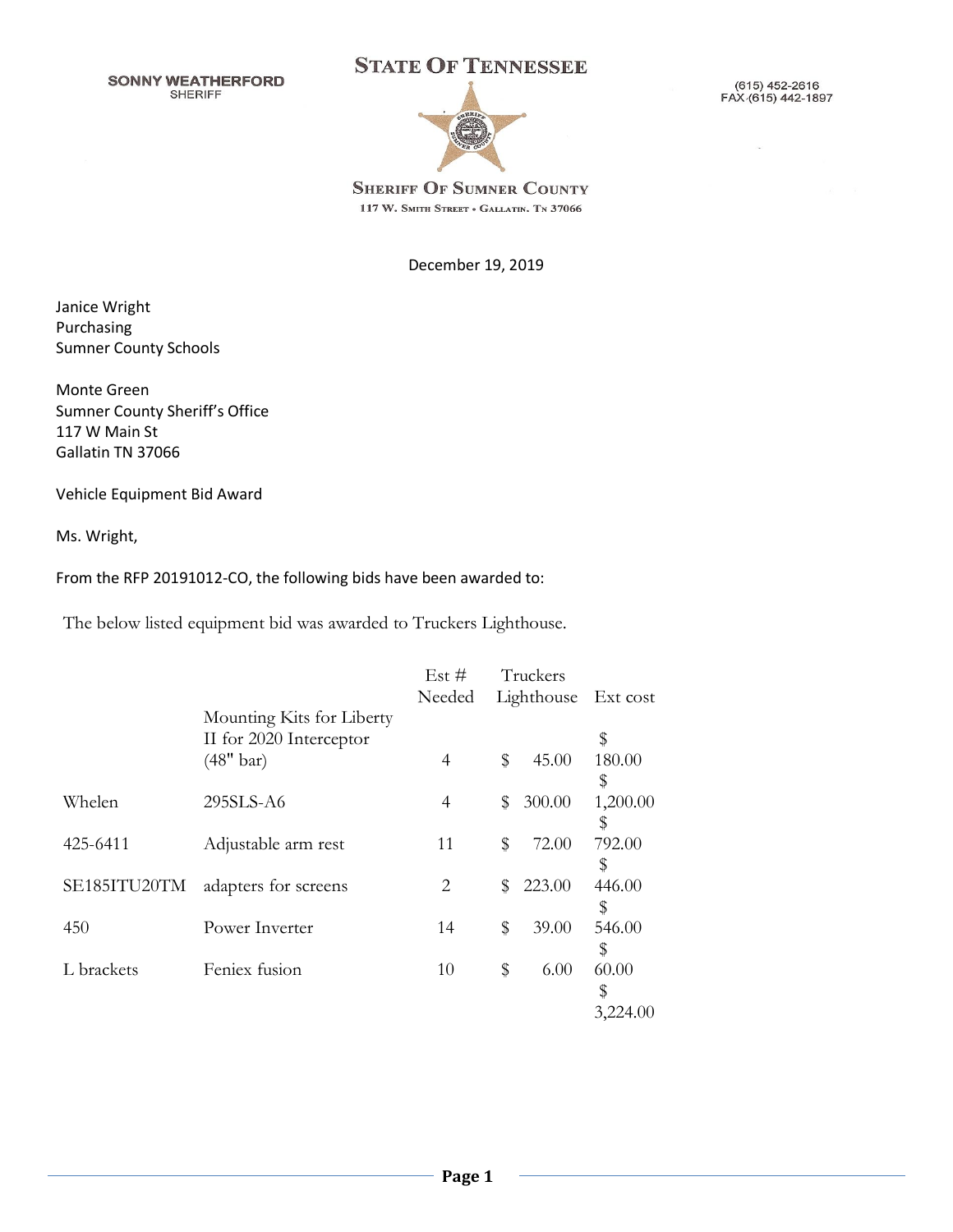**SONNY WEATHERFORD SHERIFF** 



(615) 452-2616<br>FAX (615) 442-1897

 $\overline{a}$ 



**SHERIFF OF SUMNER COUNTY** 117 W. SMITH STREET . GALLATIN. TN 37066

The below listed equipment bid was awarded to On Duty Depot.

|                |                                                                   | Est $#$ |          |            |                             |
|----------------|-------------------------------------------------------------------|---------|----------|------------|-----------------------------|
|                |                                                                   | Needed  |          | ON Duty    | Ext cost                    |
| Allegiant      | 45" Blue/white dual color front,<br>blue/amber dual color rear to |         |          |            | \$                          |
|                | include all mounting hardware.                                    | 10      |          | \$1,020.00 | 10,200.00<br>\$             |
| Federal Signal | <b>PF200</b>                                                      | 10      | \$       | 365.00     | 3,650.00                    |
|                | ES100 to include speaker                                          |         |          |            | \$                          |
| Federal        | mount                                                             | 30      | \$<br>\$ | 136.50     | 4,095.00<br>\$              |
| 425-6411       | Adjustable arm rest                                               | 14      | 72.00    |            | 1,008.00<br>\$              |
| 425-5542       | Computer Side Mount                                               | 14      | \$       | 362.00     | 5,068.00                    |
| 475-2010       | Dual ZRT AR/870 to include<br>unlock button                       | 12      | \$       | 310.00     | \$<br>3,720.00              |
| 10S            | Front Screen with Bottom<br>shield                                | 12      | \$       | 469.00     | \$<br>5,628.00              |
| 12 VS          | Rear Screen<br>Micro-Pulse, single color,                         | 14      | \$<br>\$ | 296.00     | \$<br>4,144.00<br>\$        |
| Federal Signal | Amber                                                             | 14      | 72.00    |            | 1,008.00<br>\$<br>38,521.00 |

The below listed equipment bid was awarded to Dana Safety.

|               |                                                                     | Est $#$<br>Needed | Dana<br>Safety     | Ext cost     |
|---------------|---------------------------------------------------------------------|-------------------|--------------------|--------------|
| <b>TBD</b>    | 50"+; Amber only light bar to<br>include mount kit for 2020 F350    | 1                 | \$<br>749.00       | \$<br>749.00 |
| <b>Whelen</b> | speaker mount only                                                  | 20                | 5<br>20.00         | 5<br>400.00  |
| 425-6010      | Console 9" to include faceplates<br>for siren box, radio and blanks | 14                | \$<br>109.00<br>\$ | 1,526.00     |
| PB400         | Push Bumper                                                         | 14                | 263.00             | 3,682.00     |
| 75812DS       | LED Flashlight with DC Charger                                      | 25                | \$<br>106.00<br>S  | 2,650.00     |
| 75812DS       | LED Flashlight with AC Charger                                      | 5                 | 106.00             | 530.00       |